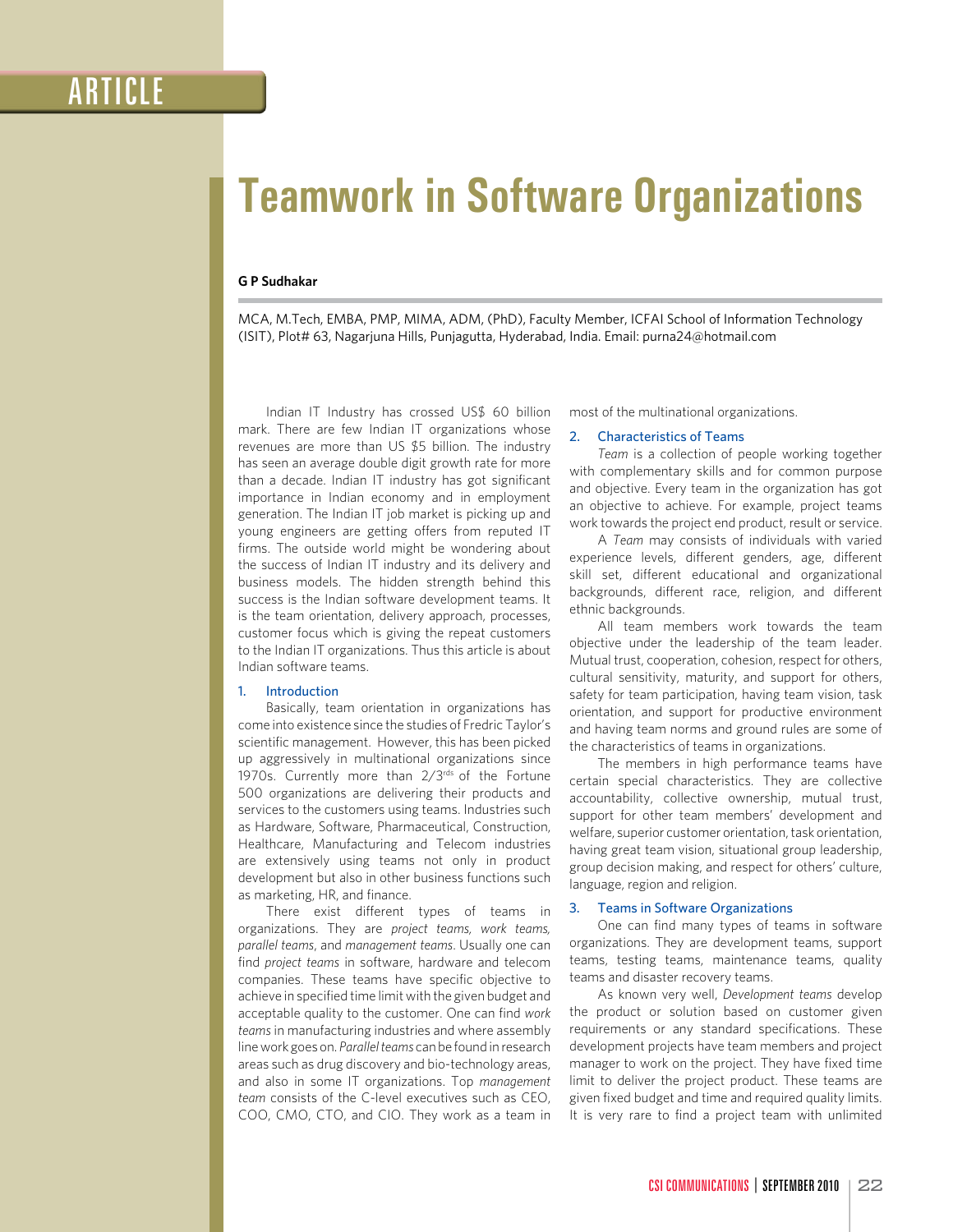time and money allotted to it. These project development teams do requirements gathering, analysis, designing the solution, and coding.

*Support teams* in software organizations respond to the customer calls and queries. Technical support can be provided at different levels such as Level 1, 2, and 3. Level 1, 2, and 3 support teams have specified time limits to respond to customer queries. If the support team is not able to solve the customer technical problem, it escalates the issue and sends it to the development team. Or some of the customer problems may result into defects or bugs or new features of the product.

*Testing Teams* in software organizations usually take care of system testing and integration testing of the project product. Usually test teams are lead by test lead or Test Manager. Writing test cases, executing test cases, reporting defects and tracking defects are the main activities of test teams. Once product build happens, development team hands over the pre-tested product to the test team. Test team tests the product and gives the necessary test summary reports and test statistics.

*Maintenance teams* in software organizations mainly does fixing of bugs and in some cases developing new features to the product. In some organizations, development team itself handles the product maintenance activities. Maintenance teams may involve in releasing fix packs or patches to the product.

*Quality teams* in software organizations take care of process related quality assurance activities. They ensure that the intermediate project deliverables are reviewed and meet the organizational quality standards. They

help in conducting reviews of deliverables such as design documents and source code and they conduct quarterly and periodic quality audits. Quality team does all the internal process related activities to ensure the delivery of quality product to the customer.

In current days, there are other types of teams in software organizations such as design teams, requirements gathering teams, reengineering teams, product innovation teams, R & D teams and disaster recovery teams. Disaster recovery teams in software organizations handle the cases such as data loss, hard disk failure and network failure, etc.

All these teams do not work in isolated environment. They work in collaboration and cooperation. Coordination between these teams should be there in meeting customer requirements. In some cases, the output of one team becomes the input to other team. For example, development team's output, the product build, is the input for test team.

# 4. Managing Software Teams

According to management philosophy, knowledge worker is self-managing and needs little supervision. Same thing applies to software engineers. However based on the complexity of work, software teams needs to be motivated and brought into track if there are any disturbances in the team. Because there is possibility for conflicts between team members, that is, intra group conflicts, and inter group conflicts in software organizations. The reasons for these conflicts can be any shared resources between the teams, profit sharing, costs, administrative issues, project priorities and project dependencies across



multiple teams. The program manager has to resolve all these conflicts between the project teams.

To motivate the software teams in the organization, there should be proper reward and recognition system in place, training needs of the teams are to be identified, hardware, software resources need to be provided, and right environment is to be provided to the teams to make them productive. The senior management has to set the objectives to each project team and monitor the progress. They have to communicate and handle the dependencies between the project teams.

## 5. How to evaluate performance of Software Teams?

In current days, the software organizations are too much worried about how to improve individual as well as team productivity, how to compare one team with another team to take decision of whether to continue the team in the organization or to dissolve the team. Many researchers found different ways of measuring software development team productivity. Those measures include KLOCs, Function Points, Object Points or Use Case points implemented per man hour. Among all these Function Points (FP) measure is the prominent one because it is programming language independent. A team implemented 20 FPs in one man month is more productive than a team implemented 15 FPs in one man month. However this kind of comparison in KLOCs can not be done between teams if the programming language is different. *Productivity* is the number of units produced per unit of input time.

Similarly test teams' productivity can be compared by number of test cases executed per unit of time. Similarly support teams' productivity can be compared by number of customer requests or calls attended during a specified time by the competing teams. These are basically the *quantitative* measures. However, *qualitative* measures such as customer satisfaction, project product or service quality, stakeholder satisfaction, or top management satisfaction levels can be used for evaluating performance of different teams in software organizations. Sometimes, audits (both internal and external) and reviews are also used as performance measure instruments for software teams.

Based on this team's performance appraisal, top management should take corrective actions. There are many factors affecting the productivity and performance of software teams in Indian kind of scenario. Those factors include selection of hardware, software tools, customer behavior, project manager behavior, selection of